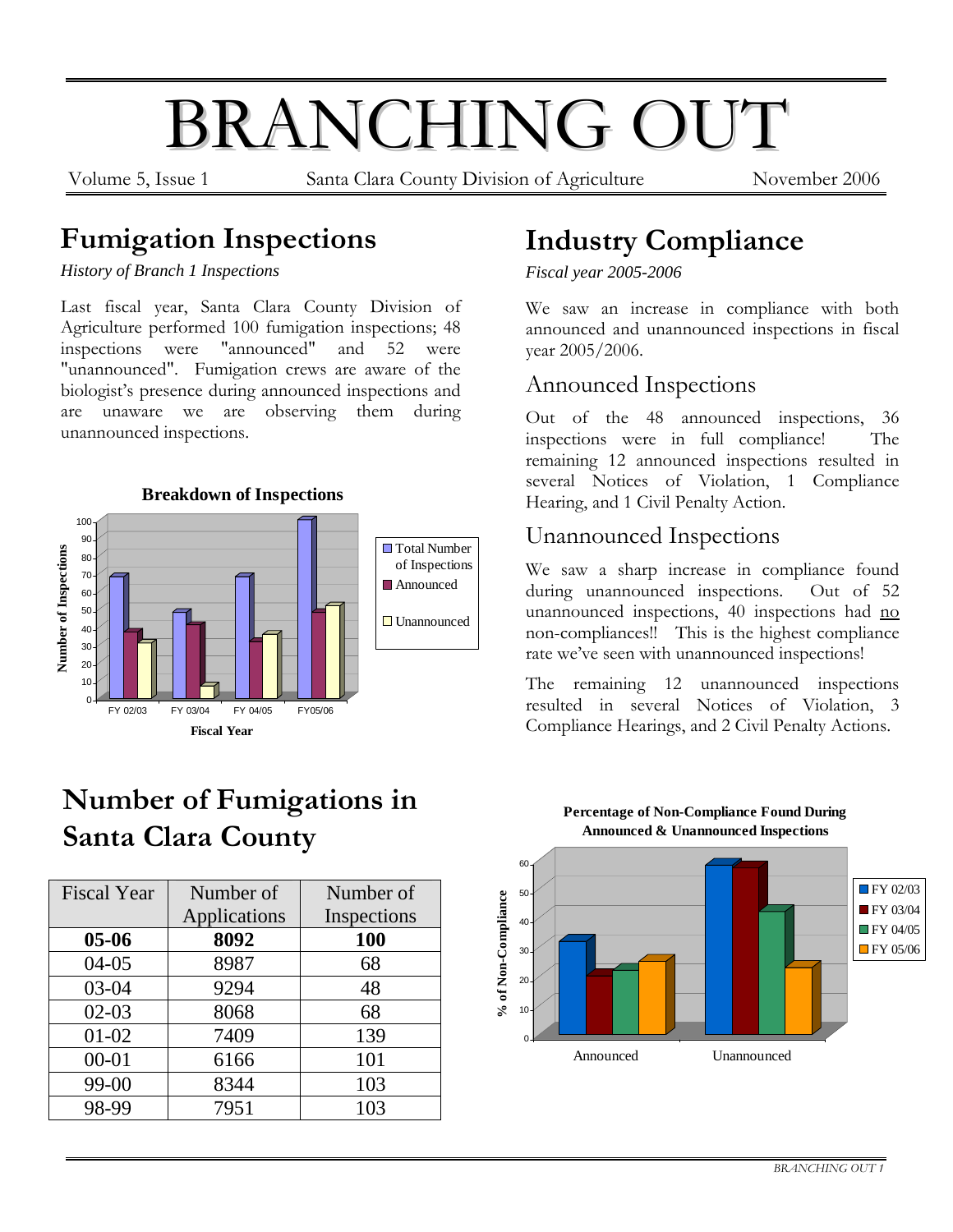## **Industry Compliance**

*Civil penalties and compliance actions* 

Out of the 100 fumigation inspections performed in our county, there were 24 inspections that had one or more non-compliances. As a result of some of these noncompliances, we issued 8 Notices of Violation (NOV), 3 Notices of Proposed Action (NOPA), and held 4 Compliance Hearings. The following table lists the code sections and corresponding actions:

| Code    | Type of Violation      | <b>NOV</b>            | <b>NOPA</b> | Compliance                  |
|---------|------------------------|-----------------------|-------------|-----------------------------|
|         |                        |                       |             | Hearing                     |
| 8538    | <b>Written Notice</b>  |                       |             |                             |
| 12973   | Label-                 | $\mathcal{D}_{\cdot}$ |             |                             |
|         | Site/Rate/Other        |                       |             |                             |
| 12973   | Label-Bagging,         |                       |             |                             |
|         | Pets Removed, etc      |                       |             |                             |
| 6614    | Protection of          |                       |             |                             |
|         | Persons, Animals       |                       |             |                             |
| 8505.7  | <b>Secondary Locks</b> |                       |             | $\mathcal{D}_{\mathcal{A}}$ |
| 8505.10 | Required info on       |                       |             |                             |
|         | warning signs          |                       |             |                             |
| 1970    | Records                |                       |             |                             |

In some instances, our office holds compliance hearings with companies or licensees if we believe it is appropriate given the circumstances of the case. However, the Department of Pesticide Regulation's new enforcement response policy went into effect in August 2005, and will transition into regulation this Fall. When the regulation becomes effective, agricultural commissioners will have limited flexibility when dealing with certain violations.

In some situations, when a Class B or Class C violation occurs and our office believes compliance can be achieved without imposing a fine, we can request to limit the response to a compliance action. (Compliance actions include notices of violation and formal compliance hearings.) In these situations, our office will have to submit a Decision Report to the Director of DPR for concurrence within 30 days of the date of the compliance action. These reports allow DPR to monitor county enforcement response and help ensure violations are treated the same in each county. If the Director does not agree with our decision, we have no choice but to pursue an enforcement action.

It's important to remember that our choices will be limited when determining the appropriate enforcement response to a pesticide violation. If you received a violation notice or a fine within the last two years, it is

important you realize our response to future violations is extremely limited. DPR will not give us a choice for a Compliance Hearing or Violation Notice the next time we find you in non-compliance. In fact, a minor non-compliance can now escalate to a fine if you have previous violations in the same classification.

## **Outdoor Utility Doors**

*When are you required to lock and secure utility doors?* 

We recently received several inquires from licensees concerning outdoor utility doors. Specifically, when is it required to secure these doors with secondary locks?

Both the Vikane label and Business and Professions Code reference the need to lock, barricade, or secure all entrances to the fumigated space.

The key to this requirement is "enter" a fumigated space. If the utility door is for a small closet that someone cannot enter into the fumigated space, then you don't have to worry about locking it. However, if it is a large utility closet where someone can easily step inside, then you must secure the door to prevent someone from entering.

## **Porches and Carports**



We have recently been asked:

"When is it safe to enter a porch or a carport after a fumigation?"

Our answer depends upon the circumstances of the structure. It's difficult to say that in all instances you must wear a SCBA. In some cases, such as a carport with 3 completely open sides, a SCBA may not be needed. However, many porches and carports use construction materials and design configurations that can limit airflow and gas dispersement. The bottom line is that the Vikane label and Regulations require employees to wear a SCBA whenever the employee may be exposed to 5ppm or more of Vikane. If you are in a situation where you are not sure about the concentration of Vikane, stay clear of the carport or porch and treat it as an extension of the structure.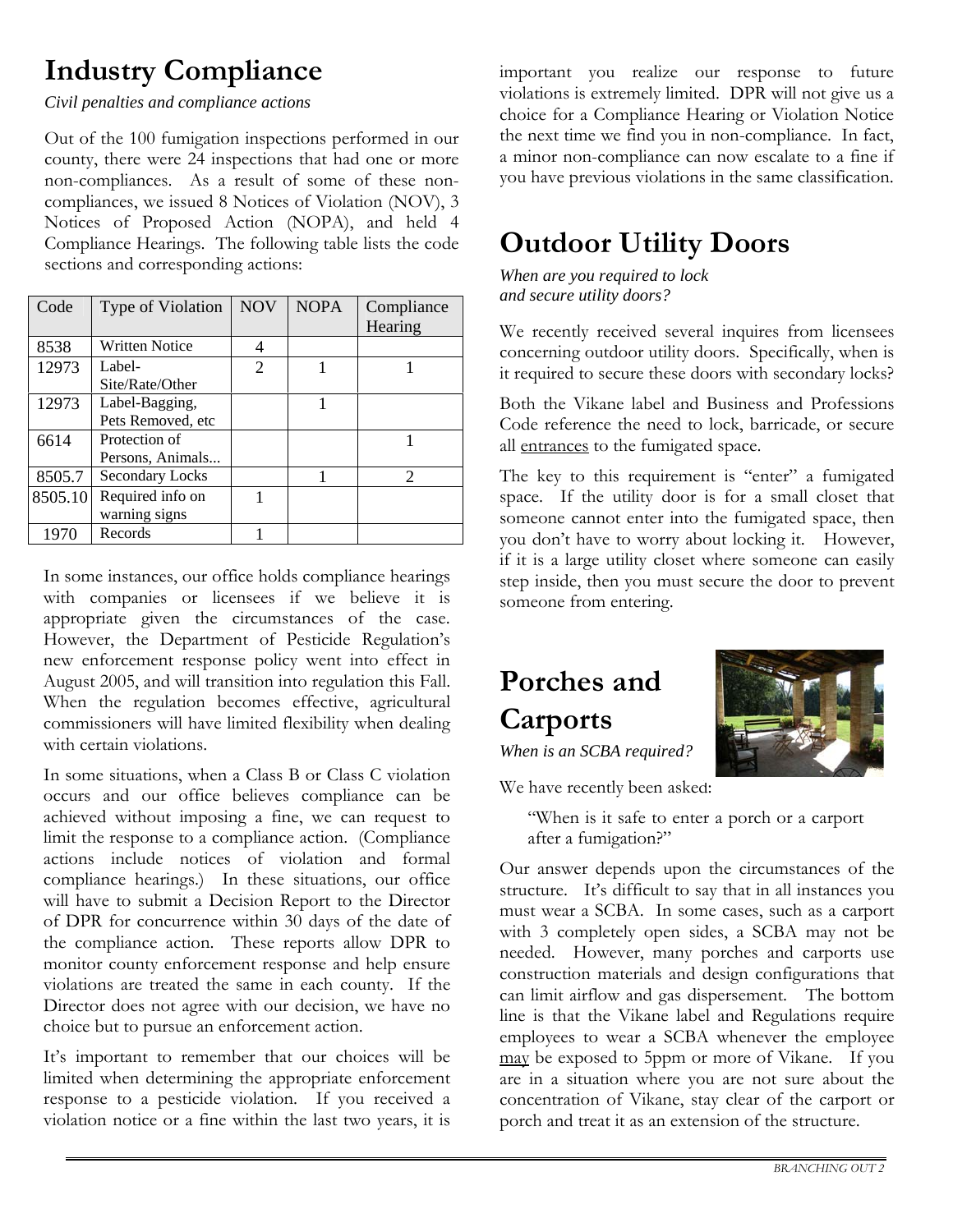## **Interscan, Miran, and Spectros Gas Analyzers**

*When are these instruments required to be on site?* 

Title 16, California Code of Regulations, Section  $1971(a)(2)$  states:

"All fumigation crews shall be provided with and shall have in their possession on the job: (2) Proper testing equipment as required by the manufacturer's label instructions and all applicable laws and regulations."

#### During the Introduction:

A gas analyzer is not required to be at the site at the time the fumigant is released into a structure because the licensee would have no need for the gas analyzer. Further, there is no label requirement or regulation that requires one to be on site at this time.

Once the gas has been introduced into the structure, no one is allowed into the structure without a SCBA.

#### During an Aeration:

A gas analyzer does not necessarily need to be on site during an aeration. As long as the licensee or trained employee wears an SCBA each time they enter an unknown atmosphere, there would be no need for a gas analyzer.

We don't recommend this practice for the safety of the employee and to prevent potential damage to an Interscan device. – However, if the licensee chooses to go into the structure after the 1-hour active aeration without an SCBA to secure the structure, they must have a gas analyzer with them at all times to monitor the levels of the unknown atmosphere. If the atmosphere is above 5ppm, they have to immediately leave the structure and wear a SCBA to re-enter.

#### Clearing the Structure:

The Vikane label requires a fumigator to clear a structure with an approved gas analyzing device; so naturally, a calibrated gas analyzer would be required to be at the job site at this time.

As a side note - When you perform a certification of a structure, be sure to exercise proper protocol. Don't zero out the Interscan while standing inside the structure; you will not get an accurate reading! Walk outside to zero out an Interscan.

#### **Off-Gassing Vikane Cylinders**

*Waiting for the last few pounds to expel from a cylinder…* 

Our office received a question about off-gassing Vikane cylinders:

"Can we leave a cylinder with approximately 6 pounds left inside to off-gas inside a secured fumigated structure?"

Our office can understand the appeal to leave a cylinder with just a few pounds left to off-gas inside a structure. These cylinders take a considerable amount of time to empty the last remaining pounds of material. To remain consistent with the rest of the State, we consulted Dow AgroSciences and DPR for their opinions and we were told this practice is not acceptable. DPR's legal department forwarded a response from Dow AgroSciences to our office. The following is an excerpt from the correspondence:

"Dow AgroSciences does not approve of routinely leaving partially full Vikane cylinders inside fumigated structures for the purpose of saving the time it takes to release the Vikane gas from outside of the structure."

Further, we asked DPR for a clarification of the definition of "released". The Business and Professions Code Section 8505.3 states that "the licensee exercising such supervision shall be present at the site of the fumigation during the entire time the fumigants are being released…" DPR stated the term "released" means the time the valve is turned on to the time it is shut off.

#### **Pesticide Registration**

*Vikane entering into the label evaluation process* 

On September 6, 2006, the DPR Registration Branch listed Vikane as one of the pesticides under review for a label change. The following is a copy from the review announcement:

"Type: Section 3 Label Amendment – To revise the precautionary statements and general instructions, to add instructions for fumigation of multi-unit and connected structures, and to reduce the aeration and reentry levels from 5 parts per million to 1 part per million."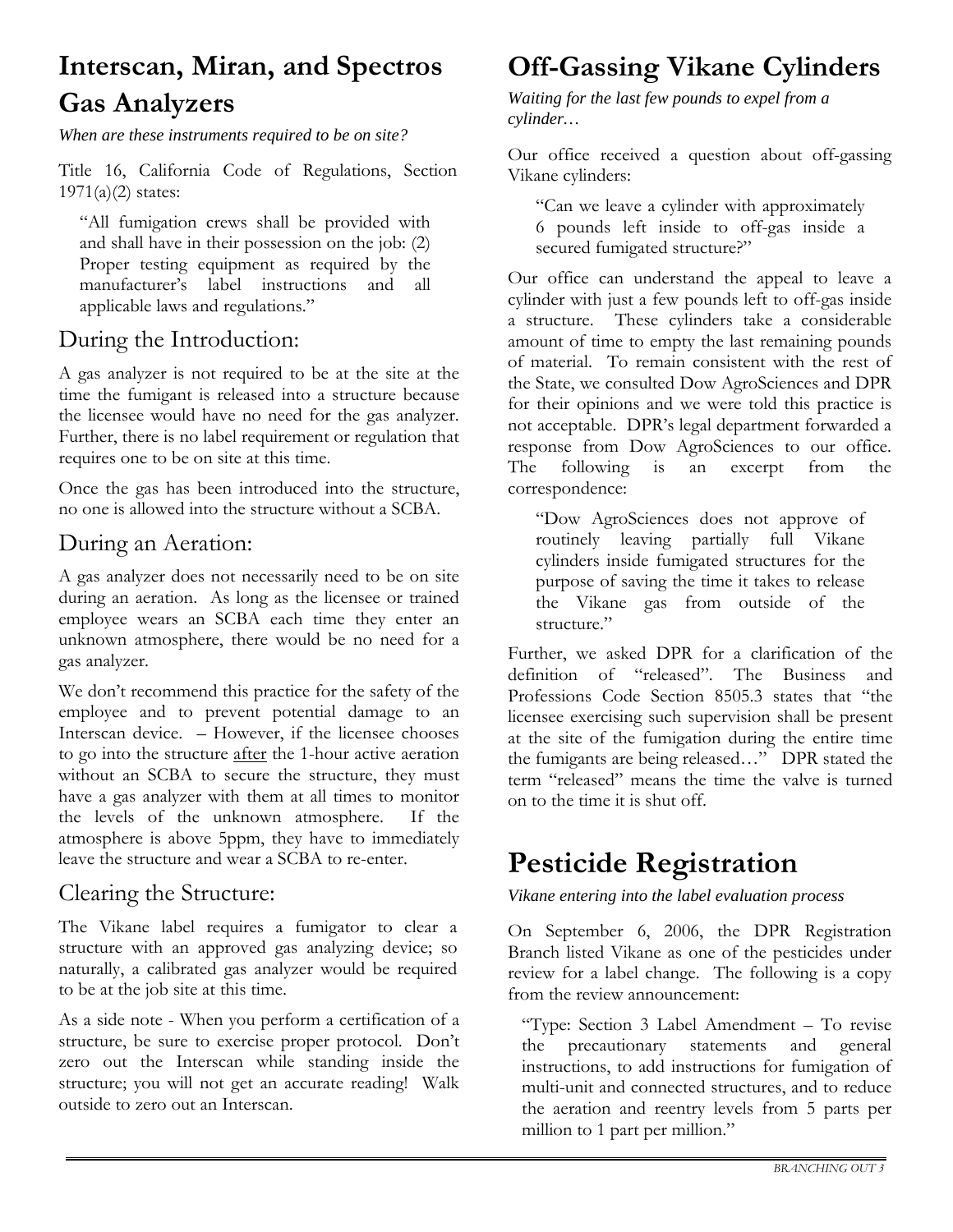## **Environmental Groups Petition EPA to Retract Fluoride Pesticide Tolerances on Food**

*March 6, 2006 Fluoride Action Network*  <http://www.newstarget.com/019186.html>

Two national environmental organizations, Environmental Working Group and Beyond Pesticides, joined today with the Fluoride Action Network in challenging the safety of new food tolerances issued by the EPA for the fluoride based pesticide, sulfuryl fluoride. This action marks growing concern among mainstream scientists and environmental organizations that total exposure to fluoride, from water, food, and dental uses like toothpaste and rinses, is not safe for vulnerable populations, particularly young children.

The challenge was directed at the maximum legal limits for the fluoride-based pesticide in foods, which have been set at levels that dwarf the amount allowed in tap water. In just one case, the EPA is allowing 900 parts per million (ppm) of fluoride in dried eggs, as opposed to the maximum 4 ppm allowed in tap water. One third of the nation's eggs are sold and consumed in dried, reconstituted form.

The groups noted that 900 ppm set for dried eggs is extremely close to the amount used in toothpaste (1,000 ppm), a level that is considered toxic if consumed in greater than pea sized portions. "How can the EPA consider 900 ppm in eggs safe, while the Food and Drug Administration directs parents to call poison control centers if their children consume more than a pea sized portion of toothpaste with fluoride at 1,000 ppm?" asked Paul Connett, PhD, Executive Director of FAN. "Unlike toothpaste, eggs are meant to be eaten, not spit out."

The precise FDA required label on toothpastes with fluoride levels of 1000 ppm is:

"WARNING: Do not swallow. Use only a pea-sized amount for children under six... If you accidentally swallow more than used for brushing, seek professional help or contact a poison control center immediately."

The EPA has set fluoride tolerances for over 200 foodstuffs ranging from 5 ppm in cheese all the way up to 900 ppm in powdered eggs. The groups warn that at the maximum level of fluoride a serving of scrambled eggs made with as few as two egg equivalents could make a child vomit and a four egg omelet could have the same effect on an adult.

The tolerances were requested by Dow AgroSciences, which is expanding its use of the pesticide sulfuryl fluoride (trade named ProFume) to fumigate food processing facilities and storage areas. Dow has never conducted crucial safety tests on fluoride residues yet scientific studies point to serious health risks from ingesting even small amounts. A wealth of independent, peer reviewed studies have found adverse effects on children's developing brains, the male reproductive system, kidneys, and bones.

According to Fluoride Action Network (FAN) researcher Chris Neurath, "It isn't just powdered eggs that will have dangerous levels of fluoride allowed. All processed foods will be allowed 70 ppm fluoride residues. That includes everything from breakfast cereal to hamburger helper to cake mix. Wheat flour is allowed up to 125 ppm. For comparison, the maximum level of fluoride allowed in drinking water is 4 ppm and the natural level of fluoride in mothers' milk is approximately 0.008 ppm. The EPA argues that most fumigated foods won't contain the highest allowed levels so there is no need to worry. Yet the USDA's surveillance program for pesticide residues on foods routinely finds samples bought at stores that exceed the EPA tolerances. The potential for a significant number of acute poisoning cases every year is very real."

"We are very concerned that total fluoride exposure is not safe for children," said Richard Wiles, Senior Vice-President of Environmental Working Group (EWG). "EPA is relying on outdated science to support this increase in fluoride exposure, and in our view has not discharged its legal duty to thoroughly consider the effects of fluoride on infants and children, from all routes of exposure, based on a thorough review of the most recent peer-reviewed science."

Jay Feldman of Beyond Pesticides adds, "This is yet another example of the EPA pesticide division protecting the bottom line of Dow AgroSciences rather than the health of the American public."

According to Connett, "It is ironic that, while 11 EPA Unions, representing over 7000 professionals, are calling for a moratorium on water fluoridation because of its likely role in causing osteosarcoma in young males, the EPA's pesticide division has approved the highest fluoride tolerances in US history. With the Centers for Disease Control admitting that 1 in 3 American children have dental fluorosis [the telltale sign of overexposure to fluoride during early childhood] now is not the time to be adding more fluoride to the nation's food supply."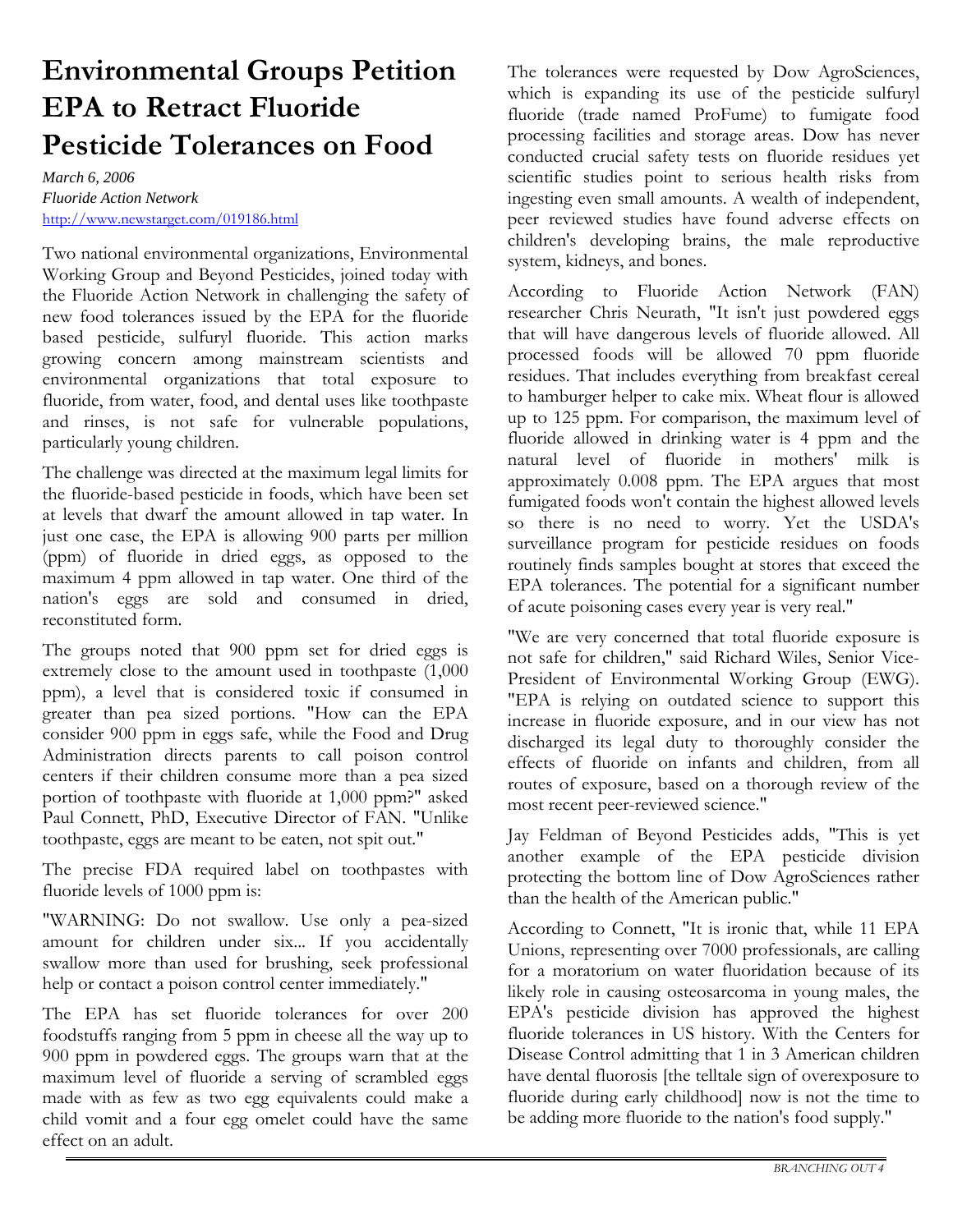## **Toxic Gas Ordinance**

*Storing sulfuryl fluoride* 

We have heard that DPR may register the product Zythor in the near future. Our County and others across the State are concerned about the lack of a Stewardship Program with this product and have written to DPR expressing our concern. We are not sure when this product will be available, but it appears as though a generic form of sulfuryl fluoride may be coming soon.

We have heard that the product Zythor will only be sold by the pallet. Which means a company will have to purchase 12 cylinders of sulfuryl fluoride at a time. If your company is interested in purchasing this product, we wanted to let you know that if you can't properly store 12 cylinders on your vehicles, you will need to call your local fire department before you plan on storing any sulfuryl fluoride at your business.

Most counties and cities have a toxic gas ordinance, which requires a company to comply with specific requirements when they store a poisonous gas. Santa Clara County and the City of San Jose both have toxic gas ordinances. (If a city has an ordinance, follow their requirements.) Since all of the fumigation companies based in Santa Clara County have offices in the City of San Jose, fumigators will have to call the City of San Jose Fire Department.

To contact City of San Jose Fire call: (408) 277-4659

Do you have any questions or comments about Branching Out? Please feel free to write to:

Santa Clara County Division of Agriculture Branching Out 1553 Berger Drive San Jose, CA 95112

Or, you can e-mail us: [sccagriculture@era.co.scl.ca.us](mailto:sccagriculture@era.co.scl.ca.us)

\* This newsletter is available electronically on our website: http://sccagriculture.org

## **Fumigation Logs**

*How many logs does it take?* 

We had an interesting question come up recently…

"If you have multiple structures on a property, how many fumigation logs should you have to properly document the fumigation job?"

Well, it turns out there is an interesting answer to this question. We called Los Angeles County and learned they allow the practice of grouping a house and a detached garage together as one figure on a fumigation log. They stated the code states a company must maintain a log for each fumigation job. If the fumigation will take place on one property with one address, they allow a grouping of the figures.

This is a case where one county has a different interpretation than another. It may be that Los Angeles has a number of homes with slab foundations and the factors used to calculate the amount of fumigant would be the same for both a house and a detached garage. It is our County's opinion that this practice does not accurately describe the fumigation job taking place on the property and we don't want to see companies grouping these figures together. Further, the majority of homes in our county have a raised foundation or a combination of both. Detached garages however, will be on a slab. Because the majority of properties in our County will require a fumigator to calculate each structure separately in a Fumiguide, our County expects companies to reflect this fact in your records.

We have seen companies split one fumigation log for a property with a house and a detached garage. As long as your records are clear as to which factors were used for each structure and how much material was used for each; we don't have a problem with a company using one log. Our interpretation of "maintain a log of each fumigation job", means the records you keep must be up-to-date and accurate.

We contacted our liaison with the Structural Pest Control Board about this issue. He stated the fumigation log should describe the fumigation factors, building materials, temperature, size, and amount of gas and chloropicrin used for each structure. He said that if there are two structures on a property, separating them on one log would be fine, or a licensee can generate a log for each. He does not want to see companies combining factors for two structures on one log.